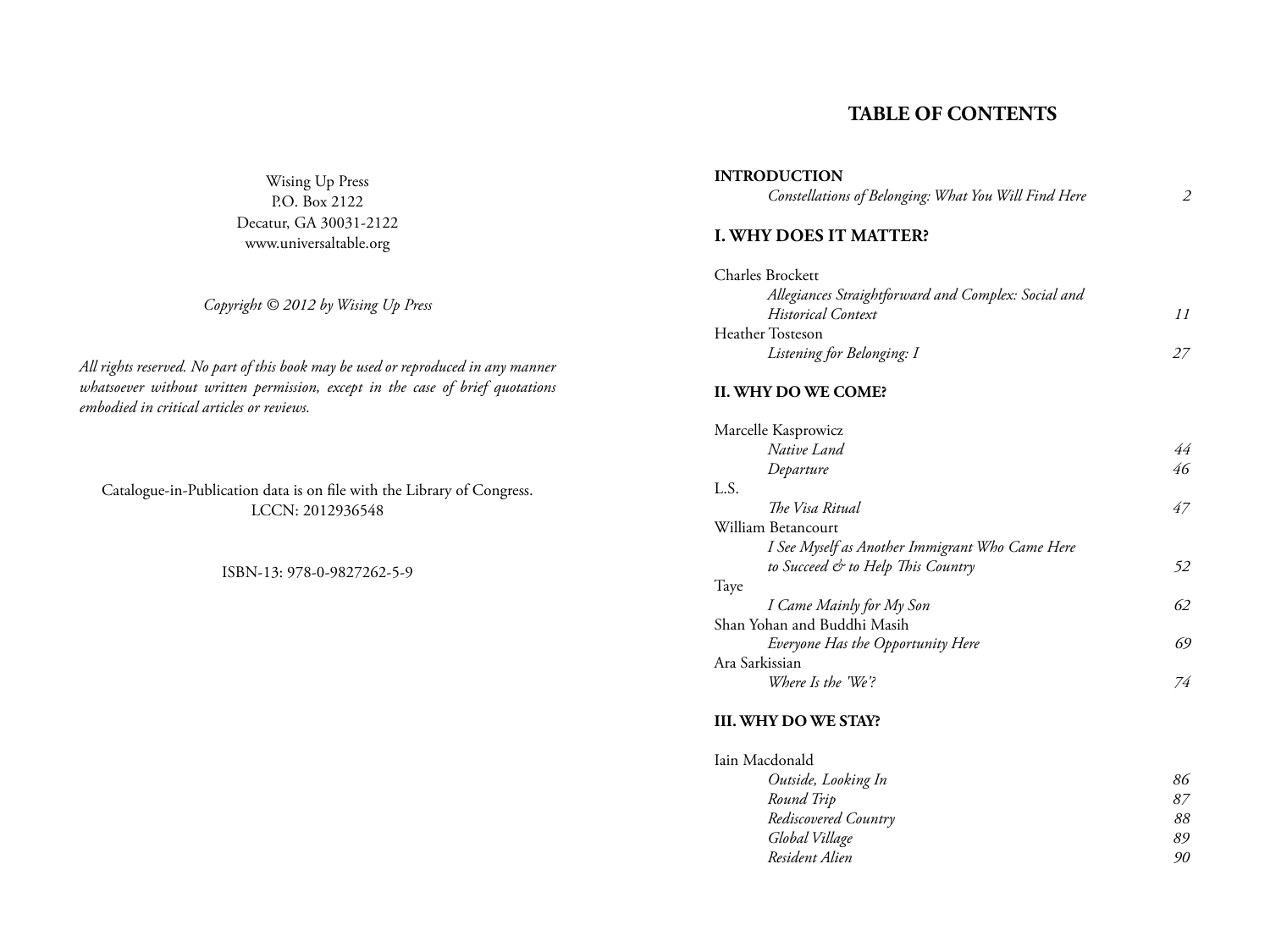| Emilio DeGrazia                                   |     |
|---------------------------------------------------|-----|
| Walking on Air in a Field of Greens               | 93  |
| Natalia Treviño                                   |     |
| And Crown Our Good                                | 101 |
| Jennifer Clark                                    |     |
| Exporting the Dead                                | 114 |
| Tom Sternberg                                     |     |
| I Don't Think Loyalties Can Be Judged in a Vacuum | 116 |
| Plamen Russev                                     |     |
| I Feel My Role Is to Be a Never-Ending Laboratory | 129 |
| Mary O'Connor                                     |     |
| Immigrant                                         | 141 |
| Driving West on Highway 212 To Eagle Butte,       |     |
| Thanksgiving Day                                  | 142 |
|                                                   |     |

# **IV. WHY DO WE GO?**

| Yar Donlah Gonway-Gono                             |     |
|----------------------------------------------------|-----|
| To Me, Education Is Sacred                         | 146 |
| Alan Masters                                       |     |
| Twenty-Eight Years and Counting: The Decision Was, |     |
| and Still Is, Incremental                          | 156 |
| Zoë Tosteson Losada                                |     |
| Yes, I Guess I Am an American                      | 166 |
| Alexandrina Sergio                                 |     |
| Can You Take the Country Out of the Girl?          | 173 |
| Anna Steegmann                                     |     |
| An American Playwright in Berlin                   | 178 |
| José Varible                                       |     |
| José Dreams of Becoming a U.S. Citizen             | 184 |
| Carl Palmer                                        |     |
| Green Card Soldier                                 | 189 |
| Saad Nabeel                                        |     |
| I Just Want to Go Home                             | 190 |
| Anna Steegmann                                     |     |
| Twenty-Five Years in the Shadows                   | 195 |
| Mariana Figuera and Andy Martin                    |     |
| So Much to Offer but So Do Others                  | 199 |

### **V. WHY DO WE COMMIT?**

| Anna Steegmann                                   |     |
|--------------------------------------------------|-----|
| The New (Torn) American                          | 208 |
| Murali Kamma                                     |     |
| Being Indian, Becoming American                  | 216 |
| Nikolina Kulidžan                                |     |
| Margaritas and Guacamole                         | 220 |
| <b>Barb</b> Toews                                |     |
| It Is My Home, but One That Sometimes Acts in    |     |
| Ways I Don't Like                                | 234 |
| D. Elwood Dunn                                   |     |
| I Love This Category of Permanent Resident Alien | 241 |
|                                                  |     |

### **VI. WHAT DOES** *AMERICAN* **HAVE TO DO WITH IT?**

| Jodi Hottel                                   |            |
|-----------------------------------------------|------------|
| "God Bless America"                           | 252        |
| Evacuation Day                                | 253        |
| <b><i>Unwritten Notice</i></b>                | 254        |
| Julija Suput                                  |            |
| The Return Home                               | 256        |
| Debra Gingerich                               |            |
| A Half-American in Paris                      | 265        |
| Janet and Joe Kim                             |            |
| For Two of the Biggest Differences, There Are |            |
| No Words in English                           | <i>270</i> |
| Diana Anhalt                                  |            |
| <b>Growing Roots</b>                          | 284        |
| <b>Heather Tosteson</b>                       |            |
| A Feeling of Belonging                        | 289        |
| Aurora Ferrer                                 |            |
| Immigrants Go Home!                           | 302        |
|                                               |            |

#### **VII. WHERE DO WE BELONG?**

| Brian Jungwiwattanaporn |     |
|-------------------------|-----|
| Asian/American          | 306 |